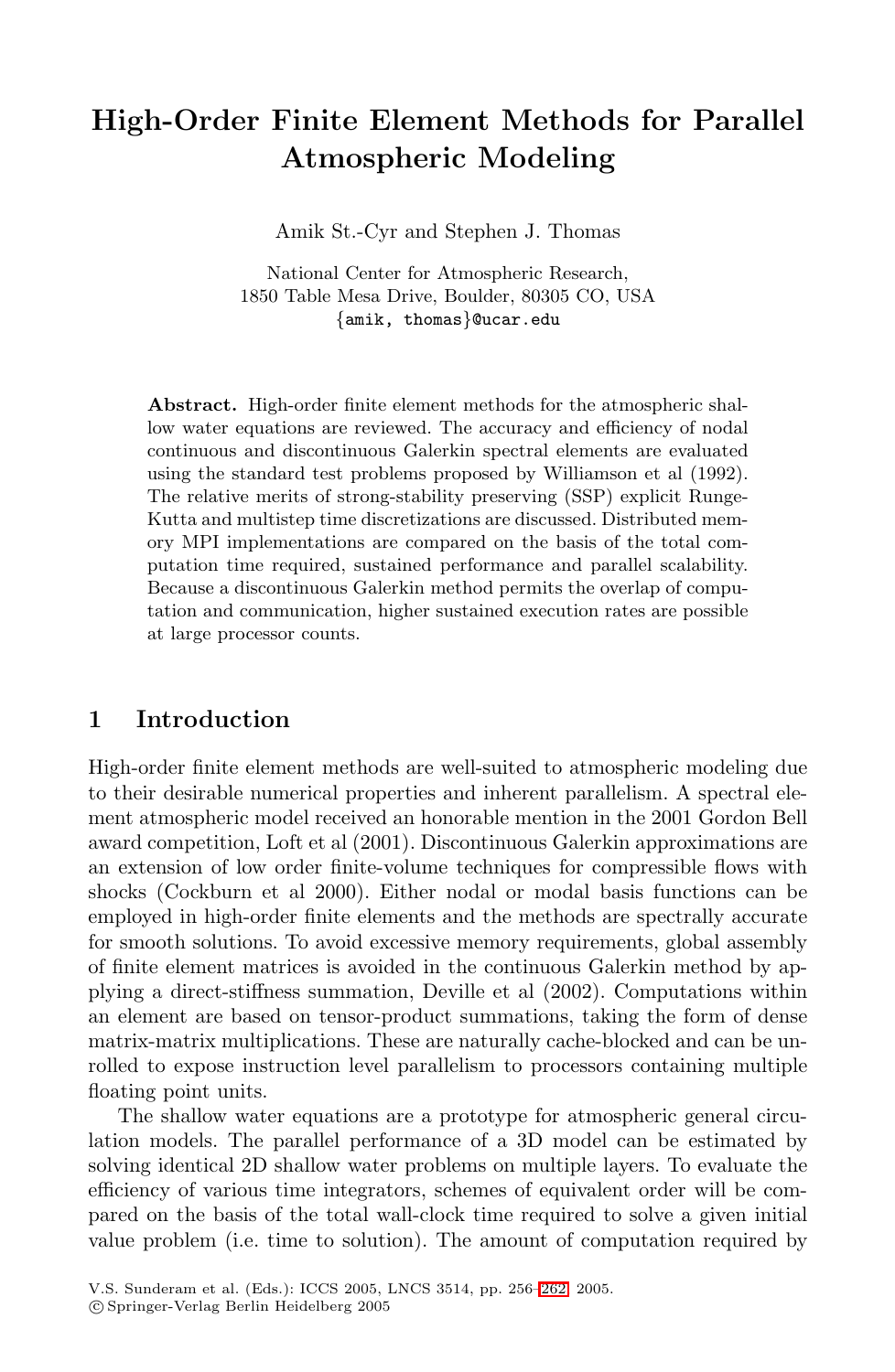a method depends on the Courant number or equivalently the time step size. Moreover, the parallel performance depends on the number of right-hand side evaluations per time step and the associated parallel communication. In the case of the discontinuous Galerkin method, communication of conserved variables can be overlapped with the weak divergence and source term computations. The continuous Galerkin spectral element model developed by Loft et al (2002) will serve as the parallel performance baseline for our simulations.

### **2 Shallow Water Equations**

The shallow water equations contain the essential wave propagation mechanisms found in atmospheric general circulation models. These are the fast-moving gravity waves and nonlinear Rossby waves. The latter are important for correctly capturing nonlinear atmospheric dynamics. The flux form shallow-water equations in curvilinear coordinates are described in Sadourny (1972).

$$
\frac{\partial u_1}{\partial t} + \frac{\partial}{\partial x^1} E = \sqrt{G} u^2 (f + \zeta),
$$

$$
\frac{\partial u_2}{\partial t} + \frac{\partial}{\partial x^2} E = -\sqrt{G} u^1 (f + \zeta),
$$

$$
\frac{\partial}{\partial t} (\sqrt{G} \Phi) + \frac{\partial}{\partial x^1} (\sqrt{G} u^1 \Phi) + \frac{\partial}{\partial x^2} (\sqrt{G} u^2 \Phi) = 0,
$$

where

$$
E = \Phi + \frac{1}{2} (u_1 u^1 + u_2 u^2), \quad \zeta = \frac{1}{\sqrt{G}} \left[ \frac{\partial u_2}{\partial x^1} - \frac{\partial u_1}{\partial x^2} \right]
$$

h is the height above sea level.  $u^i$  and  $u_j$  are the contravariant and covariant velocities.  $\Phi = gh$  the geopotential height. f is the Coriolis parameter. The metric tensor is  $G_{ij}$  and  $G = \det(G_{ij}).$ 

## **3 Space Discretization**

The computational domain  $\Omega$  is partitioned into finite elements  $\Omega_k$ . An approximate solution  $u_h$  belongs to the finite dimensional space  $\mathcal{V}_h(\Omega)$ .  $u_h$  is expanded in terms of a tensor-product of the Lagrange basis functions defined at the Gauss-Lobatto-Legendre points

$$
u_h^k = \sum_{i=0}^{N} \sum_{j=0}^{N} u_{ij} h_i(x) h_j(y)
$$

A weak Galerkin variational problem is obtained by integrating the equations with respect to a test function  $\varphi_h \in \mathcal{V}_h$ . In the continuous Galerkin spectral element method, integrals are directly evaluated using Gauss-Lobatto quadrature and continuity is enforced at the element boundaries.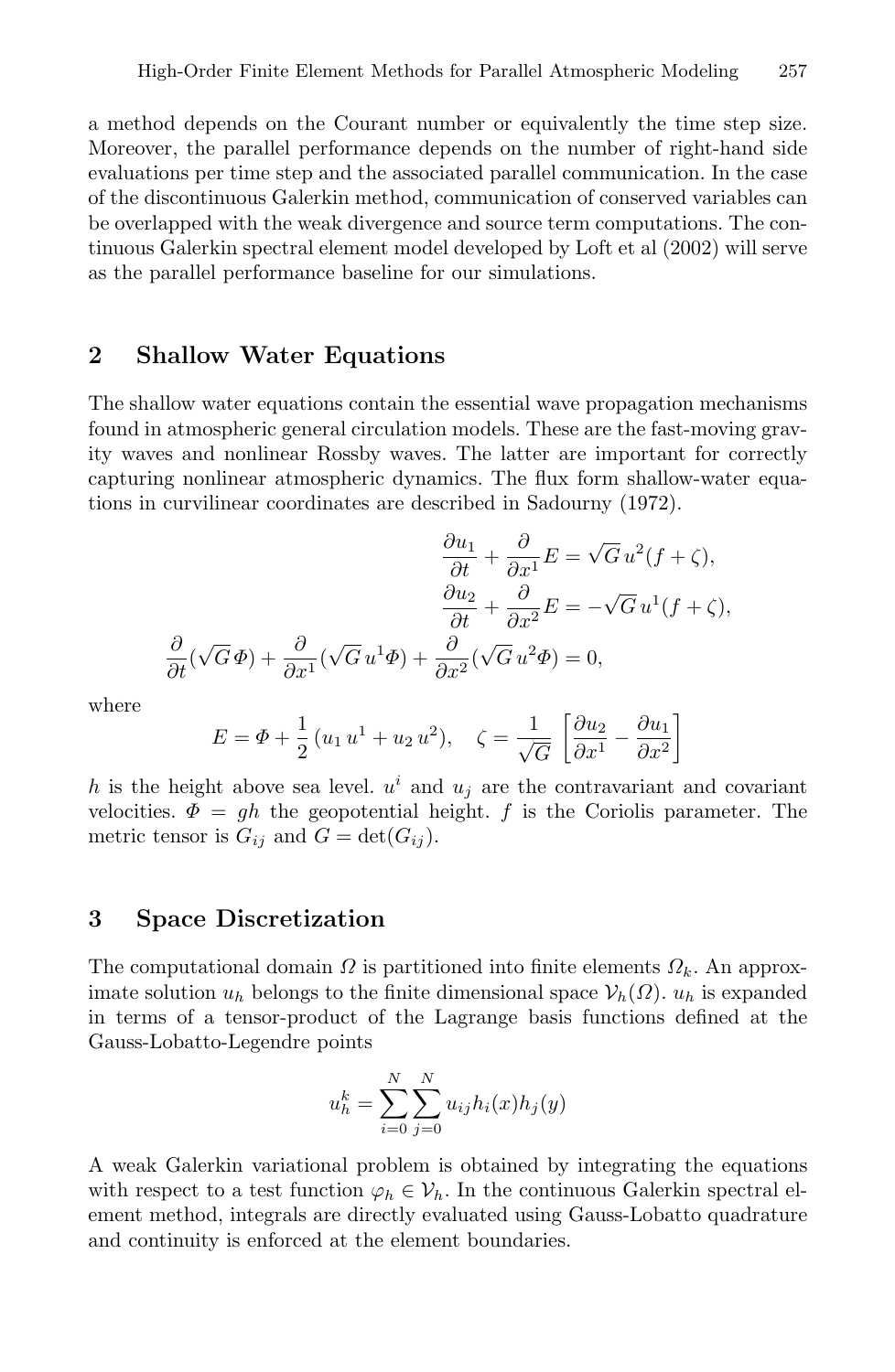To illustrate the discontinuous Galerkin approach, consider a scalar hyperbolic equation in flux form,

$$
u_t + \nabla \cdot \mathcal{F} = S.
$$

By applying the Gauss divergence theorem, the weak form becomes

$$
\frac{d}{dt} \int_{\Omega_k} \varphi_h u_h \, d\Omega = \int_{\Omega_k} \varphi_h S \, d\Omega + \int_{\Omega_k} \mathcal{F} \cdot \nabla \varphi_h \, d\Omega - \int_{\partial \Omega_k} \varphi_h \mathcal{F} \cdot \hat{n} \, ds
$$

The jump discontinuity at an element boundary requires the solution of a Riemann problem where the flux function  $\mathcal{F} \cdot \hat{n}$  is approximated by a Lax-Friedrichs numerical flux. The resulting semi-discrete equation is given by

$$
\frac{du_h}{dt} = L(u_h).
$$

## **4 Time Discretization**

Strong-stability preserving (SSP) time discretization methods were developed for semi-discrete method of lines approximation of hyperbolic PDE's in conservative form, Gottlieb et al (2001). Strong stability is a monotonicity property for the internal stages and the numerical solution. A general m-stage SSP Runge-Kutta method is given by

$$
u^{(0)} = u^n
$$
  
\n
$$
u^{(i)} = \sum_{k=0}^{i-1} \alpha_{ik} u^{(k)} + \Delta t \beta_{ik} L(u^{(k)}), \quad i = 1, ..., m,
$$
  
\n
$$
u^{n+1} = u^{(m)}.
$$
\n(1)

To compute  $u^{(i)}$  for each stage requires up to m evaluations of the right-hand side  $L(u^{(k)})$ . Thus, higher-order SSP Runge-Kutta methods can be expensive, in terms of the number of floating point operations, memory to store intermediate stages and parallel communication overhead per time step. Linear multistep methods (LMM) substitute time levels for stages.

Higueras (2004) discovered second order SSP Runge-Kutta methods with three stages and having Courant number  $C = 2$ . Therefore, the most efficient second order explicit integrator for the discontinuous Galerkin approximation would appear to be the three stage SSP Runge-Kutta scheme with an efficiency factor of  $C/3=2/3$ . Indeed, our numerical experiments confirmed this to be the case. In fact it was found in practice that this scheme integrates twice as fast as the two stage method. Moreover, the maximum time step for the three stage SSP RK2-3 matches that of the second order leap frog integrator employed in the continuous Galerkin spectral element model of Loft et al (2001).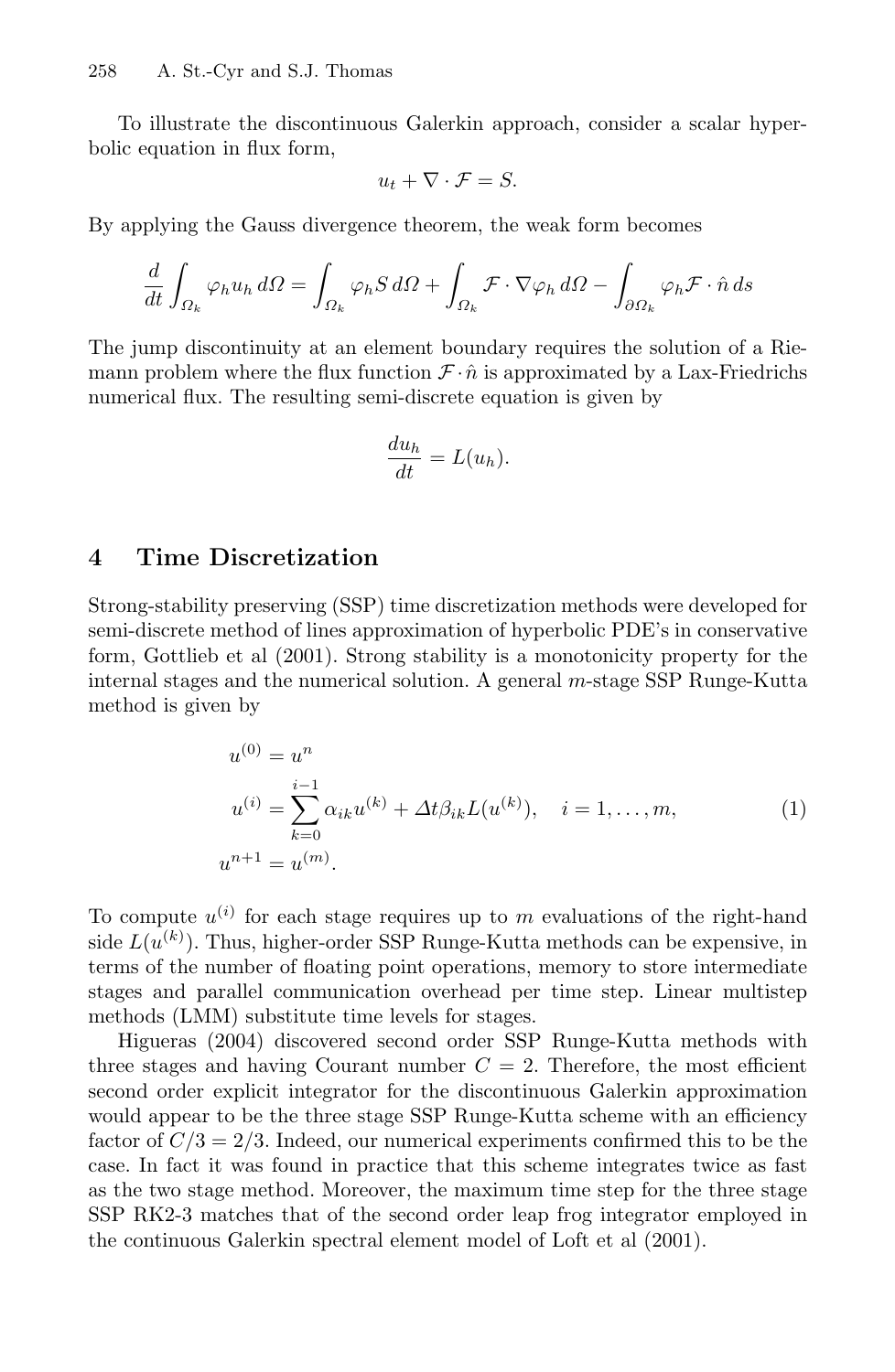

<span id="page-3-0"></span>Fig. 1. Shallow water test case 5: Flow impinging on a mountain. 150 spectral elements,  $8 \times 8$  Gauss-Legendre Lobatto points per element Geopotential height field  $h$  at fifteen days produced by discontinuous Galerkin method

### **5 Numerical Experiments**

Our numerical experiments are based on the shallow water test suite of Williamson et al (1992). Test case 5 is a zonal flow impinging on an isolated mountain. The center of the mountain is located at  $(3\pi/2, \pi/6)$  with height  $h_s = 2000(1-r/R)$ meters, where  $R = \pi/9$  and  $r^2 = \min[R^2, (\lambda - 3\pi/2)^2 + (\theta - \pi/6)^2]$ . The initial wind and height fields take the same form as test case 2 with  $\alpha_0 = 0$ ,  $gh_0 = 5960$  $m^2/s^2$  and  $u_0 = 20$  m/s. A total of 150 spectral elements containing  $8 \times 8$  Gauss-Lobatto-Legendre points are employed. The explicit time step was  $\Delta t = 90$  sec. A spatial filter was not applied during this integration. Figure [1](#page-3-0) contains a plot of the geopotential height field after 15 days of integration using the discontinuous Galerkin approximation. These results compare favorably with the continuous spectral element model.

### **6 Parallel Performance Results**

Both the continuous and discontinuous Galerkin spectral element models are implemented within a unified software framework. A hybrid MPI/OpenMP programming model is supported where the entire time step is threaded according to an SPMD shared-memory approach. MPI message passing calls are serialized in hybrid mode. The cubed-sphere computational domain is partitioned across the compute nodes of a distributed-memory machine using either Metis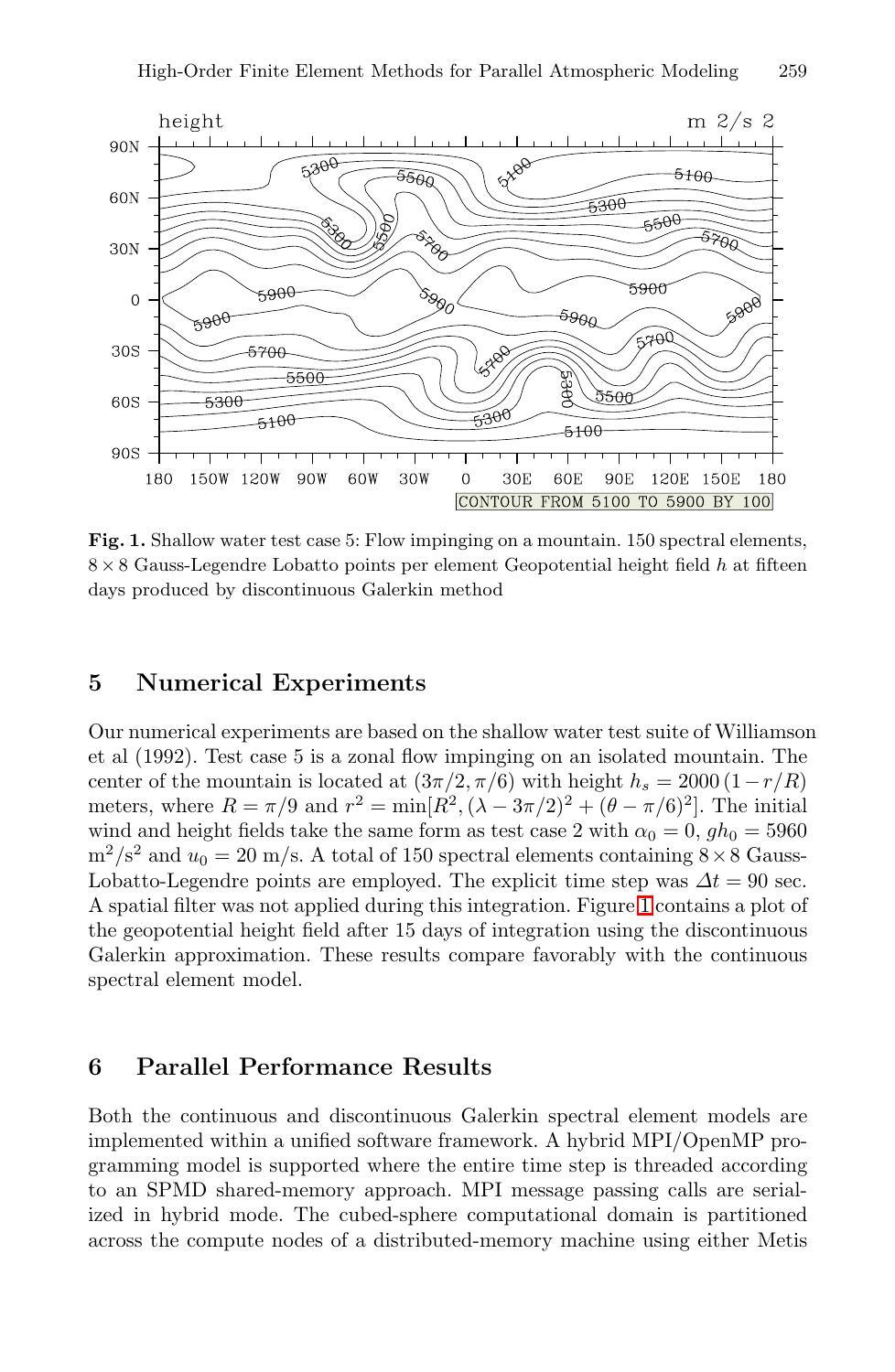or space-filling curves (Dennis 2003). The latter algorithm is applied in the case where the number of elements along a cube face edge is divisible by  $2^n 3^m$ . Unlike continuous Galerkin spectral elements, almost all the computations within a discontinuous Galerkin finite element do not require any information from neighboring elements. Both the weak divergence and source terms can be computed independently on each element and then the local contribution of the boundary integrals can be added later. By employing non-blocking MPI communication, these computations can be performed while the exchange of conserved variables between elements proceeds. Single processor optimizations are based on data structures designed for extensive re-use and stride-1 memory access to minimize cache misses. Finite elements are represented as Fortran 90 derived types which are allocated statically on each processor at run-time. Spherical and cartesian coordinates along with the metric tensor are defined in the element type. Extensive loop unrolling is applied to expose instruction level parallelism to the processor. An effective technique for fast computation of the maximum eigenvalue  $\alpha$  of the flux Jacobian is to invoke vector intrinsics and the use of square roots is minimized.

An experiment was designed to test if overlapping communication and computation in a pure MPI code has any measurable effect on an IBM p690 cluster with a Colony switch. The machine consists of 32-way SMP nodes containing 1.3 Ghz Power4 processors capable of four flops per clock cycle. A node can be configured as either a single 32-way or four 8-way logical partitions. Both the



<span id="page-4-0"></span>**Fig. 2.** Shallow water test case 5: Flow impinging on a mountain. 384 spectral elements,  $10 \times 10$  Gauss-Legendre Lobatto points per element. 40 vertical levels. Integration time in seconds for IBM p690 8-way partitions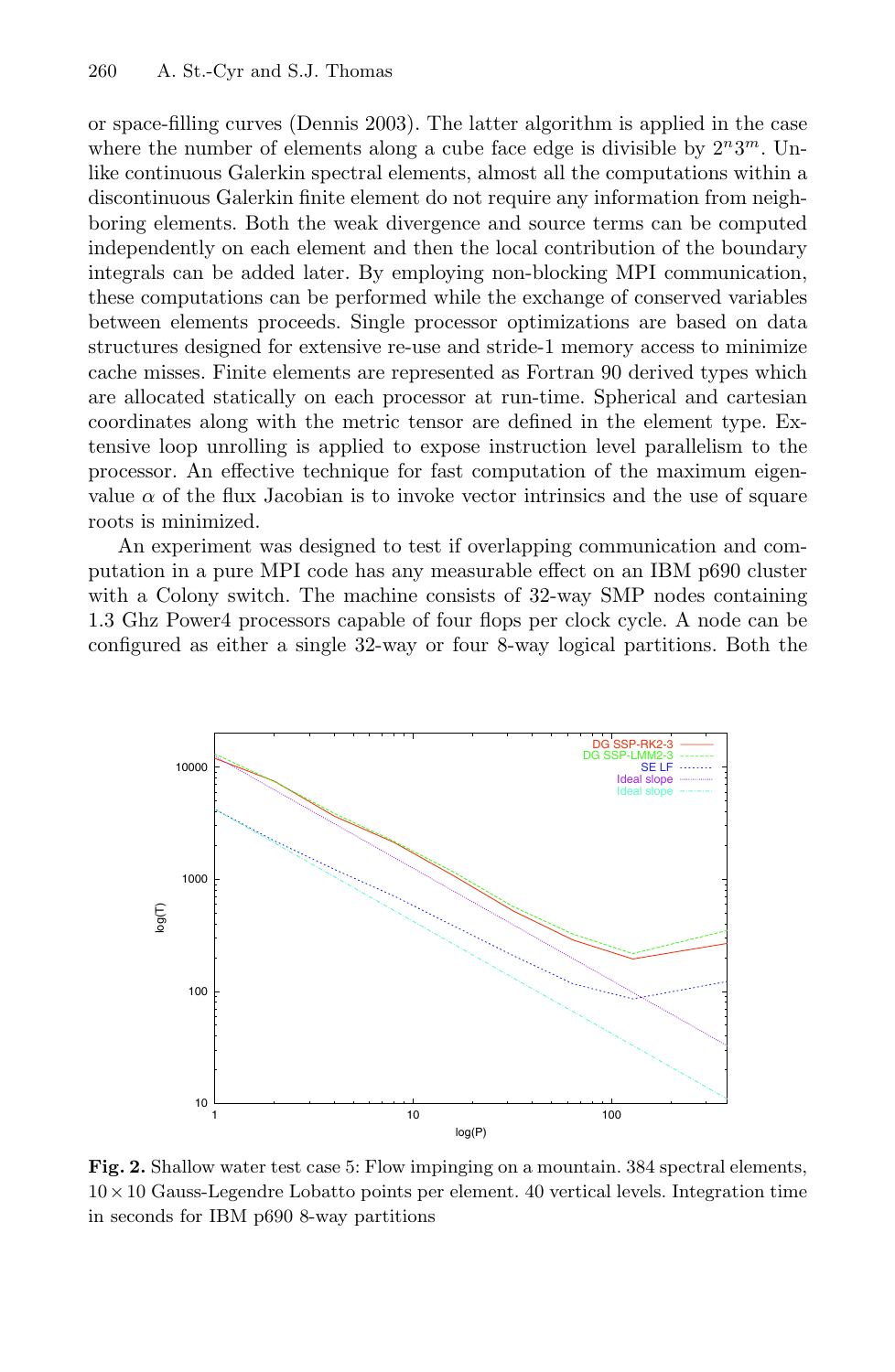continuous and discontinuous Galerkin models were compared using test case 5, but integrated for only five days. For this test,the problem is replicated on 40 independent vertical levels. The discontinuous Galerkin code was integrated using the three step linear multistep method (LMM2-3) with  $\Delta t = 15$  sec and three stage SSP Runge-Kutta (RK2-3) scheme with  $\Delta t = 60$  sec. The continuous Galerkin model uses a second order leap frog integrator and  $\Delta t = 60$  sec.  $K = 384$  elements were employed with  $10 \times 10$  Gauss-Lobatto-Legendre points. The LMM2-3 and RK2-3 single processor execution rates are 667 MFlops and 528 MFlops, respectively. The leap frog code sustains 724 MFlops. The wait time is defined as the average time for the MPI non-blocking communication to complete, summed over all time steps and all processors. We find that the wait time for 8-way is less than for 32-way partitions. Figure [2](#page-4-0) is a plot of the integration times using 8-way partitions.

# **7 Conclusions**

The three stage RK2-3 integrator discovered by Higueras (2004) was the most efficient SSP method examined. The discontinuous Galerkin method converges exponentially for smooth solutions and standard error metrics compare favorably with a continuous Galerkin spectral element model. Overlapping communication with computation was suggested by Baggag et al (1999). However, we only communicate  $u_h$  and compute fluxes  $\mathcal{F}(u_h)$  locally. Both non-overlapping and overlapping implementations were compared. The latter was found to be clearly beneficial on SMP clusters such as the IBM p690 and leads to improved scalability in the strong sense for a fixed problem size. The per performance within a 32-way node is higher but 8-way nodes scale better. Our experience with a nodal Galerkin method indicates that a filter is required for long integrations to stabilize the scheme, thereby extending the results of Nair et al (2004).

Acknowledgements. NCAR is supported by the National Science Foundation. This work was partially supported by an NSF collaborations in mathematics and the geosciences grant (0222282) and the DOE climate change prediction program (CCPP).

# **References**

- 1. Baggag, A., H. Atkins, D. Keyes, 1999: Parallel implementation of the discontinuous Galerkin method. ICASE Report 99-35, NASA/CR-1999-209546.
- 2. Cockburn, B., G. E. Karniadakis, and C. W. Shu, 2000: Discontinuous Galerkin Methods. Springer-Verlag, New York, 470 pp.
- 3. Dennis, J. M., 2003: Partitioning with space-filling curves on the cubed-sphere. Proceedings of Workshop on Massively Parallel Processing at IPDPS'03. Nice, France, April 2003.